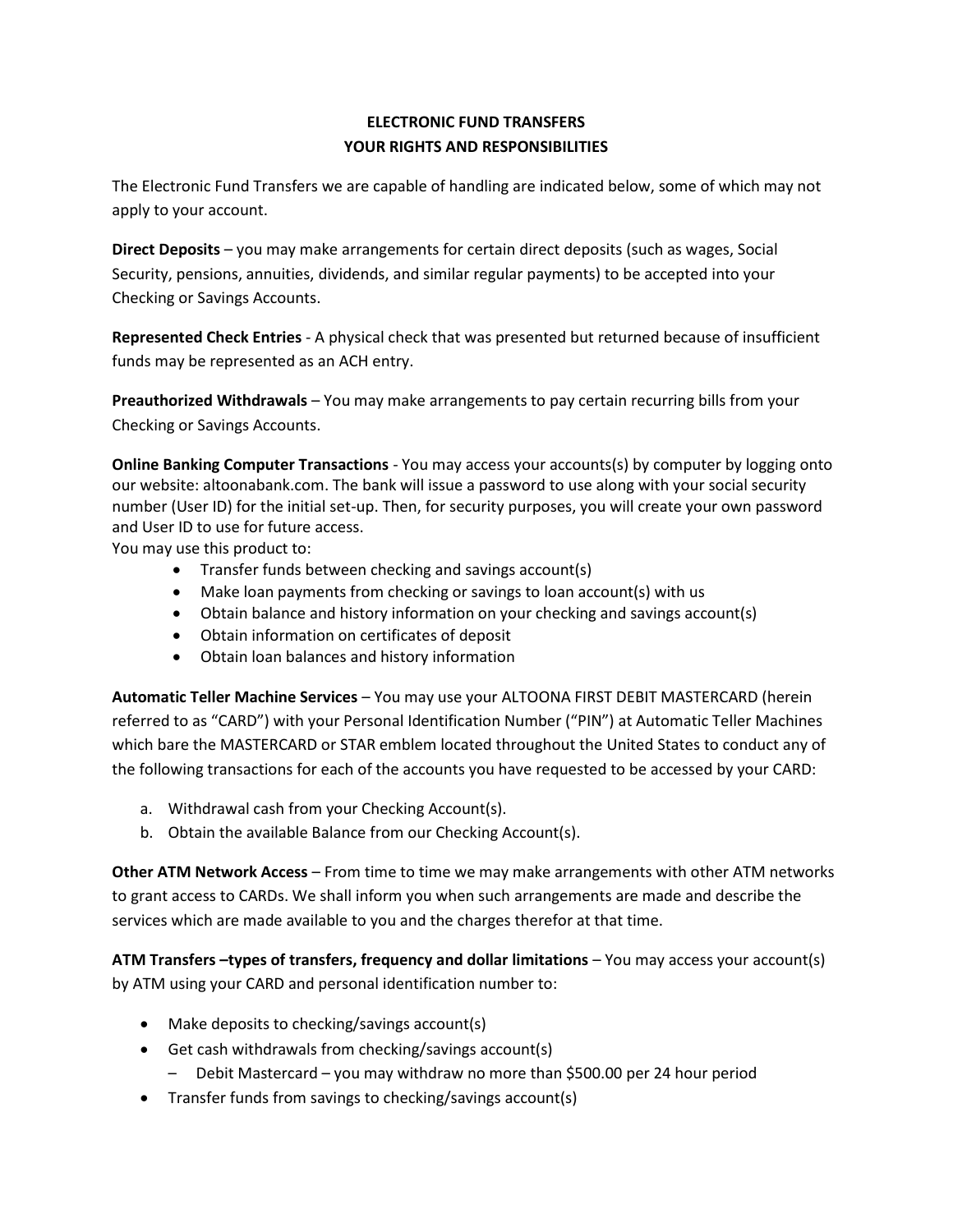- Transfer from checking to savings account(s)
- Get information about the account balance of your checking/savings account(s)

Some of these services may not be available at all terminals.

Please also see **Limitations on Frequency of Transfers** section regarding limitations that apply to CARD transfers.

**Types of ATM card Transactions** – You may access your Checking or Savings accounts to purchase goods (in person), pay for services (in person), and do anything that you can do with a credit card (that a participating Mastercard merchant will accept with a credit card).

Debit Mastercard Transactions – Dollar limitations – Using your CARD:

- you may not exceed \$500.00 in cash transactions per 24 hour period
- you may not exceed \$5000.00 in point of sale transactions per 24 hour period
- you may not exceed the overall debit limit of \$5,000.00 per 24 hour period
- you may not exceed the purchase returns limit of \$500.00 per 24 hour period. Your purchase returns will be posted to the available balance in you primary transaction account.
- Please also see Limitations on Frequency of Transfers section regarding limitations that apply to Debit Matercard transactions.

Limitations on Frequency of Transfers – In addition to those limitations on transfers elsewhere described, if any, the following limitations apply:

Only 6 transfers per month may be made out of your Money Market or Statement Savings Account by preauthorized transfer, electronic means, check, debit card or similar order. Transactions made in person, at ATMs or by mail are unlimited.

**Point of Sale Transactions with a Debit Mastercard** – You may use the CARD with only your signature at any retail establishment ("Merchant") where Debit Mastercard is accepted to purchase foods and services and/or to obtain cash where permitted by the Merchant ("Purchase"). Your signature may also be required by certain Merchants to complete the transaction. The amount of all such Purchases (including any cash obtained, if permitted) will be deducted from your Primary Checking Account. When you make a Purchase using the CARD you will be requesting us to withdraw funds from your selected Primary Checking Account in the amount of the Purchase and directing or ordering us to pay these funds to such Merchant. Any Purchase refund made by Merchant will be posted to your Primary Checking Account.

**Limitations on the Use of Your CARD** – you may use the CARD to withdraw up to \$500.00 each day, at an ATM and at Merchants, from your account(s) provided the funds are available in your account(s).

You may also use the CARD to purchase up to your POS Purchase Limit of \$5000.00 each day. However the amount of your cash withdrawals and Purchase transactions each day may not exceed your Overall Debit Limit of \$5000.00). Furthermore, Purchase refunds will be posted to the available balances in your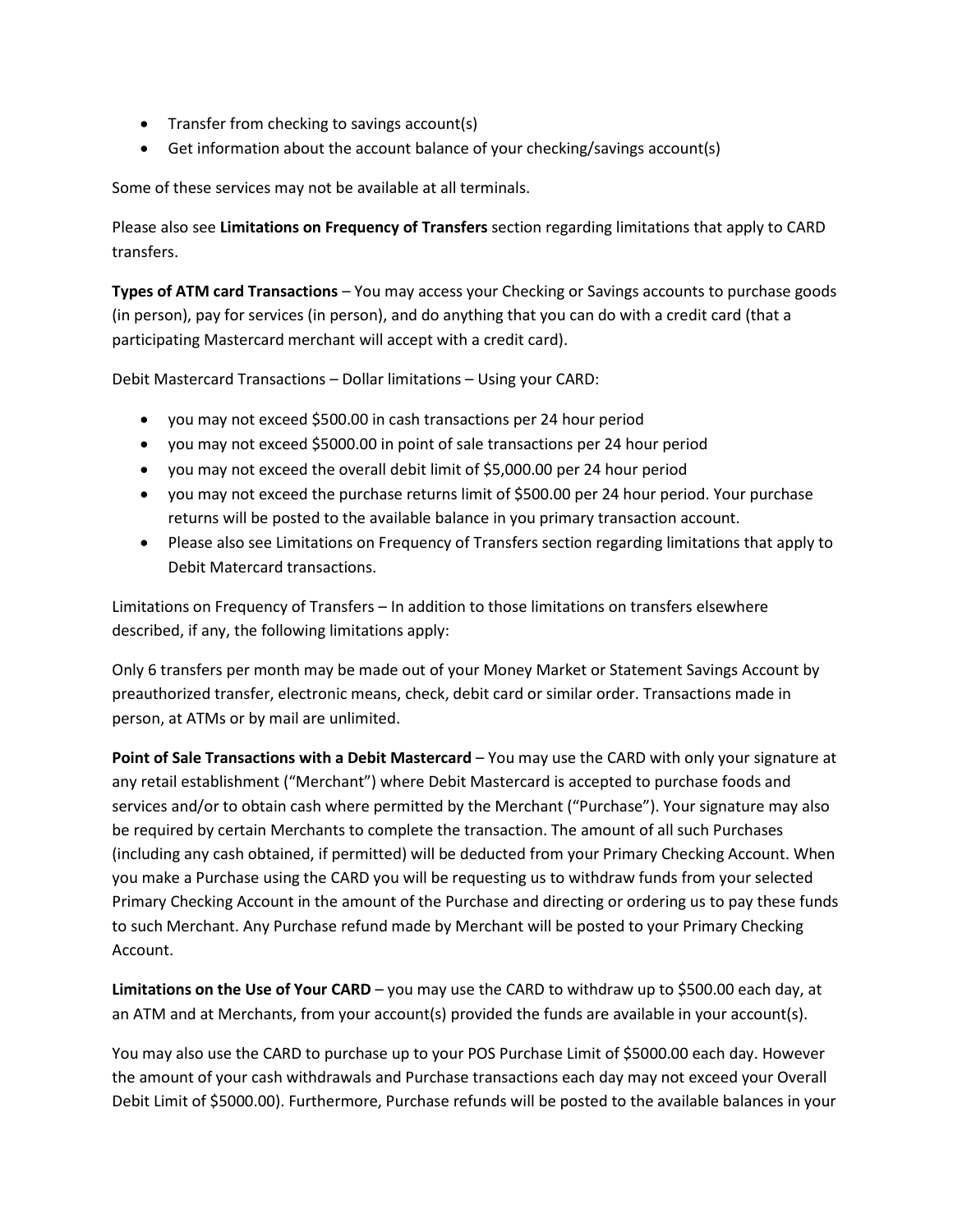checking account up to the POS Returns Limit of \$500.00. Purchase refunds in excess of the POS Returns Limit will be posted to restricted balances in your account. The total amount of Purchase refunds, up to the POS Returns Limit cannot exceed the Overall Credit Limit of \$500.00 each day.

The day for all Limits starts at 6:00 PM each day and ends at 6:00 PM the next day. There are also certain limitations on the frequency of use of the CARD each day. These limitations are imposed and not revealed for security purposes.

You will be denied the use of the CARD if your (i) exceed the daily withdrawal or purchase limit, (ii) do not have adequate funds available in your account, (iii) do not enter the correct PIN, or (iv) exceed the frequency of usage limitation. The receipt provided by the ATM Merchant terminal will notify you of the denial. There is a limit on the number of such denials of your CARD at an ATM. The number of attempts that result in machine retention of your CARD is not revealed for security reasons.

**How to Contact Us in Case of Lost or Stolen Card or PIN** – I agree to do the following immediately, if I believe the CARD issued to me or my PIN has been lost or stolen or that an unauthorized transfer or Purchase from any of my accounts has occurred or might occur. I agree to contact Altoona First Savings Bank during normal business hours and business days (Monday-Friday) at 814-943-5411. After normal business hours or on non-business days (Saturday, Sunday or Holidays) I agree to contact Elan at 1-800- 264-5578. I also agree to confirm such information in writing to you at:

ALTOONA FIRST SAVINGS BANK ATTENTION: BOOKKEEPING DEPARTMENT 203 North Logan Boulevard Altoona, PA 16602

A new card and/or PIN number may be issued to you at that time and a "hold" will be placed on your old CARD or PIN. After such time, if you find your old card, you must notify us and return your old CARD to us. If you attempt to use your old CARD it may be captured and retained by the ATM.

## **Card Restrictions**

Any financial service provided by Altoona First Savings Bank may be used for any transaction permitted by law. I agree that I will not use my card for any transaction that is illegal under applicable federal, state or local law. I agree that illegal use of any financial service will be deemed an action of default or breach of contract. Use of any financial service in a manner not permitted by law may cause that service or related services to be terminated at the bank's discretion. I further agree, should illegal use occur, to waive any right to sue Altoona First Savings Bank for such illegal use or any activity directly or indirectly related to it. Additionally, I agree to indemnify and hold Altoona First Savings Bank harmless from any suits or other legal action or liability, directly or indirectly, resulting from such illegal use.

## **Business Days**

Our Business Days are Monday through Friday, excluding Holidays.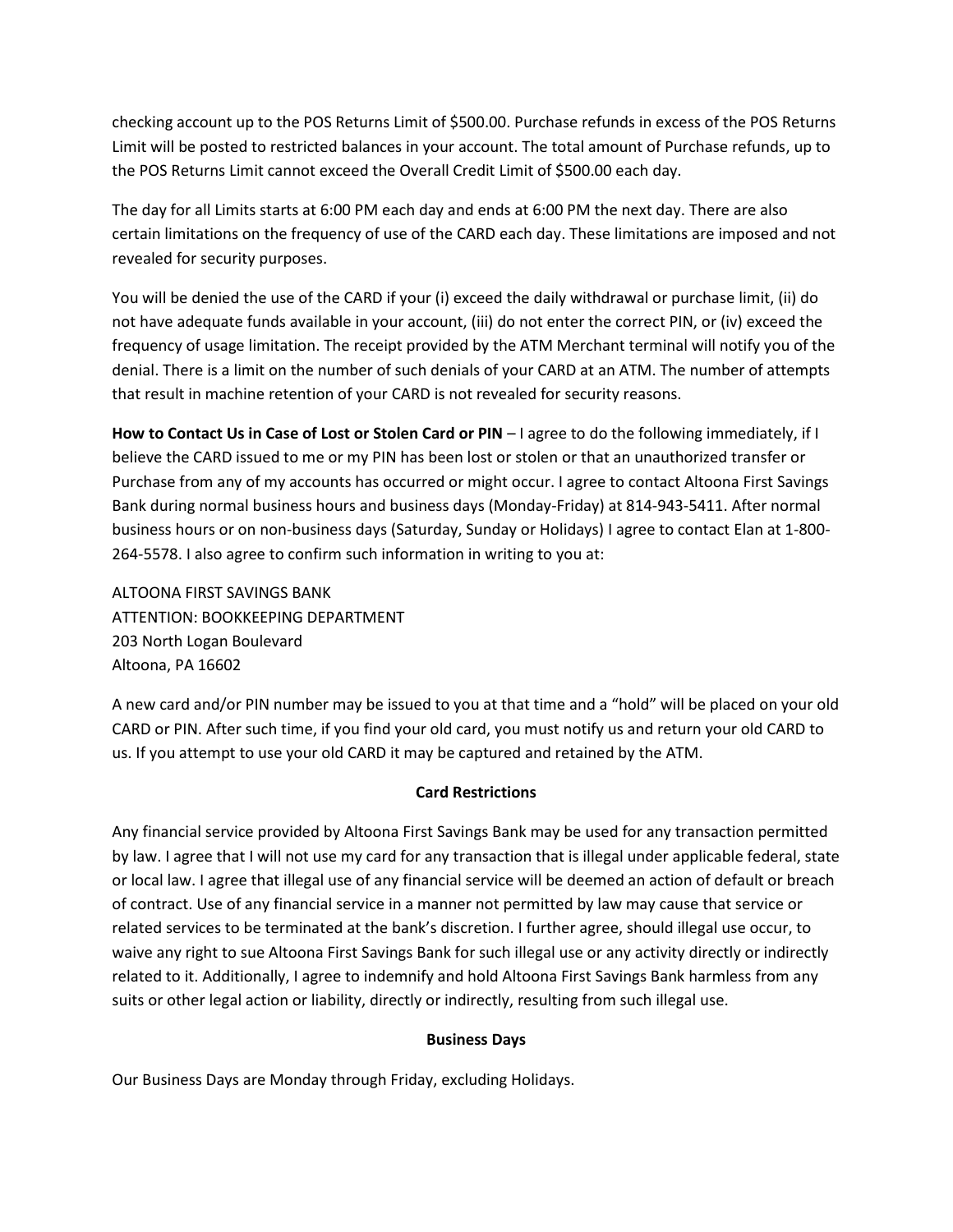#### **Charges for Electronic Fund Transfers**

We do not charge for direct deposits to any type of account

We do not charge for preauthorized withdrawals from any type of account

Please refer to our current fee schedule. We reserve the right to change our fee schedule from time to time and to charge your account in accordance with the fee schedule that will be provided to you at least thirty (30) days prior to assessments or change in assessment.

Except as indicated in our Fee Schedule, we do not charge for electronic fund transfers.

NOTICE REGARDING ATM FEES BY OTHERS: If you use an automated teller machine that is not operated by us, you may be charged a fee by the operator of the machine and/or by an automated transfer network. You may also be charged a fee for a balance inquiry even if you do not complete a fund transfer.

### **Currency Conversion**

When you use your CARD at a merchant that settles in currency other than US dollars, the charge will be converted into the US dollar amount. The currency conversion rate used to determine the transaction amount in US dollars is either a rate selected by Mastercard from the range of rates available in wholesale currency markets for the applicable central processing date, which rate may vary from the rate Mastercard itself receives, or the government-mandated rate in effect for the applicable central processing date. In each instance, plus or minus any adjustment determined by the Issuer. The conversion rate in effect on the processing date may differ from the rate in effect on the transaction date or posting date.

## **Electronic Funds Transfer Initiated by Third Parties**

You may authorize a third party to initiate electronic fund transfers between your account and the third party's account. These transfers to make or receive payments may be one-time occurrences or may recur as directed by you. These transfers may use the Automated Clearinghouse (ACH) or other payments network. Your authorization to the third party to make these transfers can occur in a number of ways. In some cases, your authorization can occur when the merchant posts a sign informing you of their policy. In all cases, the transaction will require you to provide the third party with your account number and bank information. This information can be found on your check as well as on a deposit or withdrawal slip. Thus, you should only provide your bank and account information (whether over the phone, the internet, or by some other method) to trusted third parties whom you have authorized to initiate these electronic fund transfers.

Examples of these transfers included bur are not limited to:

**Electronic check conversion.** You may authorize a merchant or other payee to make a one-time electronic payment from your checking account using information from you check to: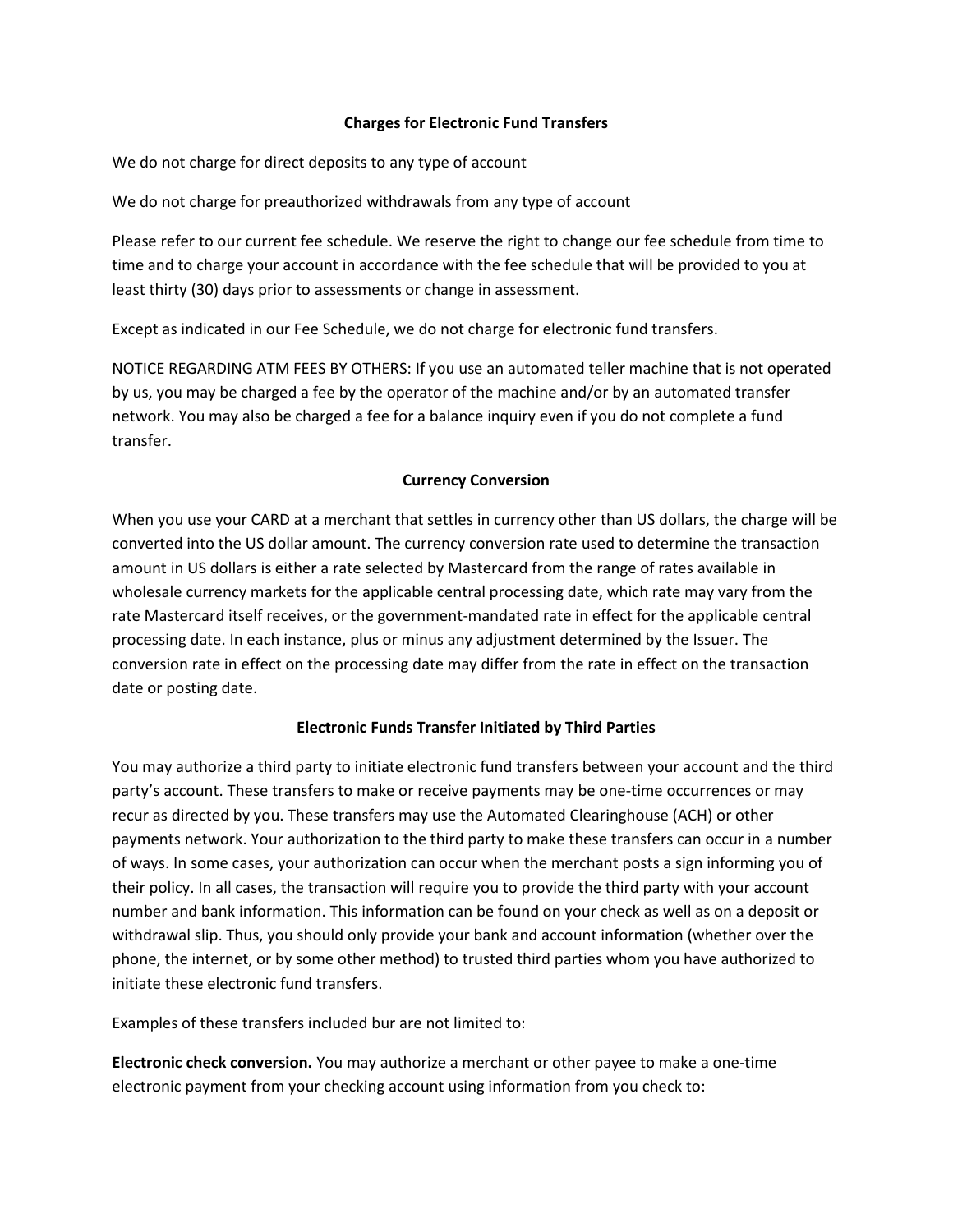- 1) Pay for purchases
- 2) Pay Bills

You may authorize a merchant or other payee to make a one-time electronic payment from your checking account using information from your check to:

- 1) Pay for purchases
- 2) Pay Bills

You may provide your check to a merchant or service provider who will scan the check for the encoded bank and account information. The merchant or service provider will then use this information to convert the transaction into an electronic fund transfer. This may occur at the point of purchase, or when you provide your check by other means such as by mail or drop box.

**Electronic returned check charge.** Some merchants or service providers will initiate an electronic fund transfer to collect a charge in the event a check is returned for insufficient funds.

### **Right to Documentation**

- Terminal Transfers. You can get a receipt at the time you make any transfer to or from your account using one of our automated teller machines or point-of-sale terminals. However, you may not get a receipt if the amount of the transfer is \$15 or less.
- Direct Deposits. If you have arranged to have direct deposits make to your account at least once every 60 days from the same person or company, you can call us at 814-943-5411 to find out whether or not the deposit has been make. If the only possible transfers to or from your account are direct deposits, you will get a quarterly statement from us.
- Periodic Statements.

You will receive a statement showing the status of your account(s), transactions made during the past month, and any charges which we may impose for such services of transactions.

You will get a monthly account statement from us for your checking accounts.

You will get a monthly account statement from us for your Statement Savings or MMDA account, unless there are not transfers in a particular month. In any case, you will get a statement at least quarterly.

## **Stop Payment Procedures and Notice of Varying Amounts**

• Right to Stop Payment and Procedure for Doing So. If you have told us in advance to make regular payments out of your account, you can stop any of these payments. Here is how: Call or write us at the telephone number or address listed in this brochure in time for us to receive your request three business days or more before the payment is scheduled to be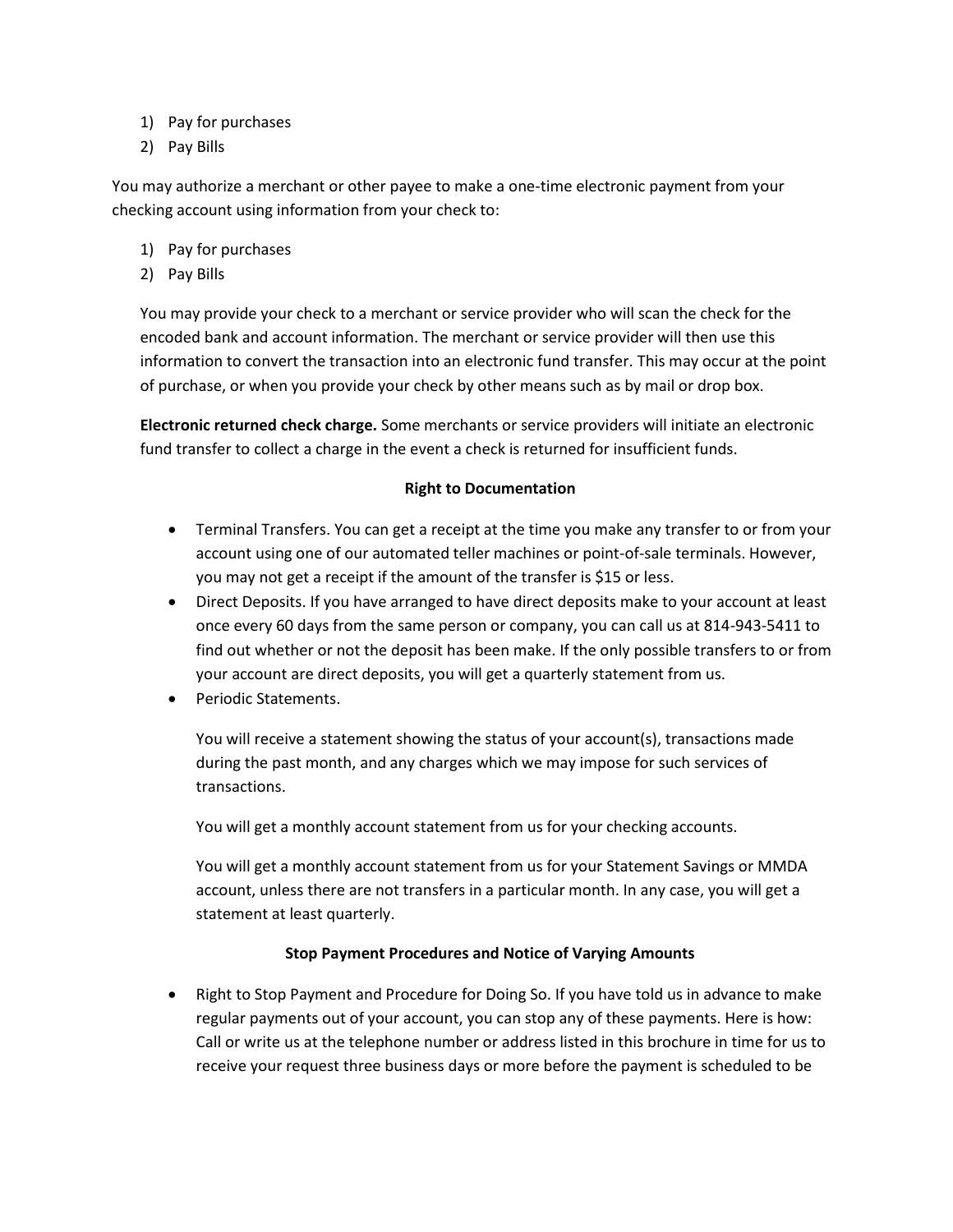made. If you call, we may also require you to put your request in writing and get it to us within 14 days after you call.

- Notice of Varying Amounts. If these regular payments may vary in amount, the person you are going to pay will tell you, 10 days before each payment, when it will be made and how much it will be. (You may choose instead to get this notice only when the payment would differ by more than a certain amount from the previous payment, or when the amount would fall outside certain limits that you set.)
- Liability for Failure to Stop Payment of Preauthorized Transfer. If you order us to stop one of these payments three business days or more before the transfer is scheduled, and we do not do so, we will be liable for your losses or damages.

# **Our Liability**

**Liability for failure to Make Transfers.** If we do not complete a transfer to or from your account on time or in the correct amount according to our agreement with you, we will be liable for your losses or damages. However, there are some exceptions. We will NOT be liable, for instance:

- (1) If, through no fault of ours, you do not have enough money in your account to make the transfer.
- (2) If the transfer would go over the credit limit on you overdraft line.
- (3) If the automated teller machine where you are making the transfer does not have enough cash.
- (4) If the terminal or system was not working properly and you knew about the breakdown when you started the transfer.
- (5) If circumstances beyond our control (such as fire or flood) prevent the transfer, despite reasonable precautions we have taken.
- (6) If the funds in your account are subject to legal process.
- (7) If you card has been reported lost or stolen and you are using the reported card.
- (8) If the transaction would exceed security limitations on the use of your card.
- (9) There may be other exceptions in our agreement with you.

## **Disclosure of Account Information to Third Parties**

We will disclose information to third parties about your account or the transfers you make:

- (1) Where it is necessary for completing transfers;
- (2) In order to verify the existence and condition of your account for a third party, such as a credit bureau or merchant;
- (3) in order to comply with government agency or court orders; or
- (4) if you give us written permission
- (5) on receipt of certification from a federal agency or department that a request for information is in compliance with the Right to Financial Privacy Act of 1978 and the Gramm-Leach-Bliley Act of 1999.

## **Unauthorized Transfers**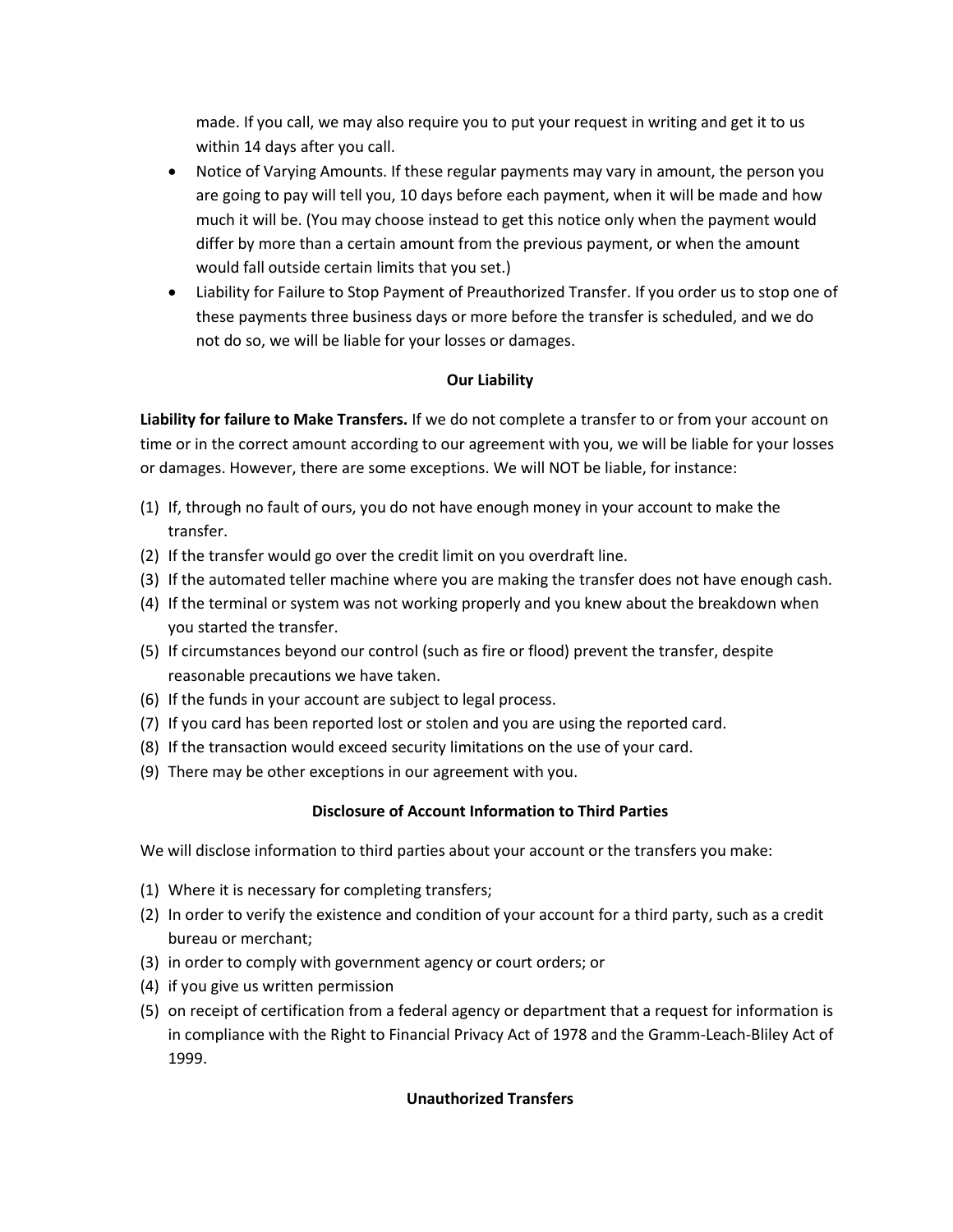Tell us **AT ONCE** if you believe your card and/or PIN has been lost or stolen. Telephoning is the best way of keeping your possible losses down.

**EFT TRANSACTIONS OTHER THAN DEBIT MASTERCARD TRANSACTIONS:** You could lose all of the money in your account (plus your maximum overdraft line of credit). If you tell us within two business days, you can lose no more than \$50 if someone used your Card/PIN/Access Code without your permission.

If you do not tell us within two business days after you learn of the loss or theft of your Card/PIN/Access Code, and we can prove we could have stopped someone from using your Card/PIN/Access Code without your permission if you had told us, you can lose as much as \$500.

Also, if your statement shows transfers that you did not make, tell us at once. If you do not tell us within 60 days after the statement was mailed to you, you may not get back any money you lost after the 60 days if we can prove that we could have stopped someone from taking the money if you had told us in time.

If a good reason (such as a long trip or a hospital stay) kept you from telling us, we will extend the time period.

**DEBIT MASTERCARD TRANSACTIONS:** You could lose all your money in the account(s) if you take no action to notify us of the loss of your CARD or PIN. If you notify us of the loss, your liability will be as follows:

If you notify us of the loss or theft of your CARD or the discovery that the card was lost or stolen, your liability is \$0.00. For all other assertions of unauthorized CARD transaction a maximum liability of \$0.00 if you provide proper notification of unauthorized transactions. We may require you to provide a written statement regarding claims of unauthorized CARD transactions. These limitations do not apply to ATM transactions. See above section titled PIN TRANSACTIONS for liability.

If you believe your card and or code has been lost or stolen or that someone has transferred or may transfer money from your account without your permission, call or write us at the telephone number or address listed at the end of this brochure.

## **Error Resolution**

In case of errors or questions about your electronic transfers, call or write us at the telephone number or address listed in this brochure, as soon as you can, if you think your statement or receipt is wrong or if you need more information about a transfer listed on the statement or receipt. We must hear from you no later than 60 days after we sent the **FIRST** statement on which the problem or error appeared.

- (1) Tell us your name and account number (if any).
- (2) Describe the error on the transfer you are unsure about, and explain as clearly as you can why you believe it is an error or why you need more information.